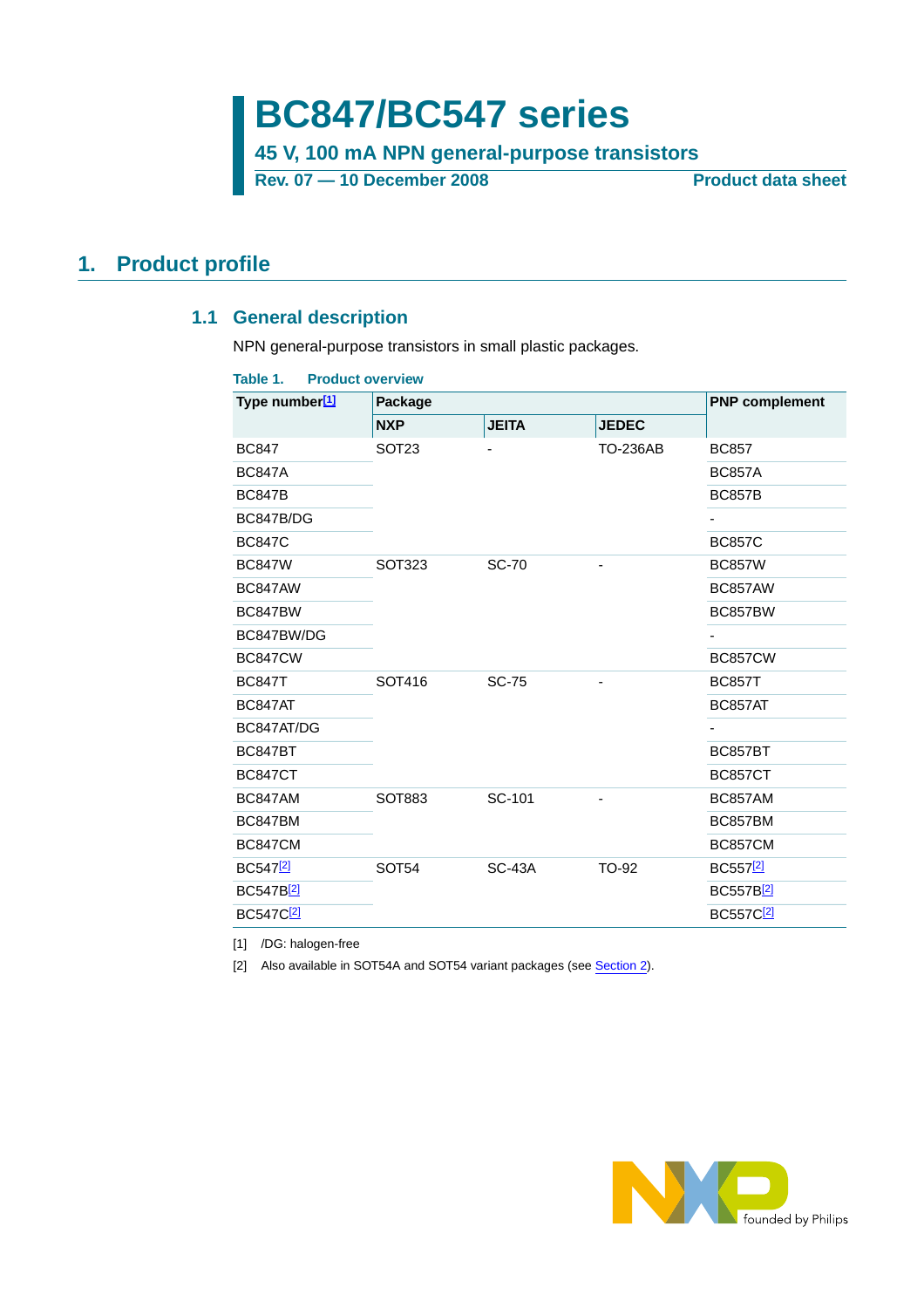**45 V, 100 mA NPN general-purpose transistors**

#### <span id="page-1-1"></span>**1.2 Features**

- Low current
- Low voltage
- Three different gain selections

### <span id="page-1-2"></span>**1.3 Applications**

■ General-purpose switching and amplification

### <span id="page-1-3"></span>**1.4 Quick reference data**

| Table 2.               | <b>Quick reference data</b> |                               |     |                          |     |      |
|------------------------|-----------------------------|-------------------------------|-----|--------------------------|-----|------|
| <b>Symbol</b>          | <b>Parameter</b>            | <b>Conditions</b>             | Min | Typ                      | Max | Unit |
| <b>V<sub>CEO</sub></b> | collector-emitter voltage   | open base                     |     | $\overline{\phantom{a}}$ | 45  | V    |
| Ιc                     | collector current           |                               | ۰   | $\overline{\phantom{a}}$ | 100 | mA   |
| $h_{FE}$               | DC current gain             | $V_{CF} = 5 V$ ; $I_C = 2 mA$ | 110 | $\blacksquare$           | 800 |      |
|                        | $h_{FF}$ group A            |                               | 110 | 180                      | 220 |      |
|                        | $h_{FE}$ group B            |                               | 200 | 290                      | 450 |      |
|                        | $h_{FE}$ group C            |                               | 420 | 520                      | 800 |      |

# <span id="page-1-0"></span>**2. Pinning information**

| Table 3.       | <b>Pinning</b>        |                                                                       |  |
|----------------|-----------------------|-----------------------------------------------------------------------|--|
| Pin            | <b>Description</b>    | <b>Simplified outline</b><br><b>Graphic symbol</b>                    |  |
|                | SOT23, SOT323, SOT416 |                                                                       |  |
| 1              | base                  |                                                                       |  |
| 2              | emitter               | 3<br>3                                                                |  |
| 3              | collector             | 2<br>$\overline{2}$<br>$\mathbf{1}$<br>sym021<br>006aaa144            |  |
| <b>SOT883</b>  |                       |                                                                       |  |
| 1              | base                  |                                                                       |  |
| 2              | emitter               | 3<br>1<br>3                                                           |  |
| 3<br>collector |                       | $\overline{2}$<br>Transparent<br>top view<br>$\overline{2}$<br>sym021 |  |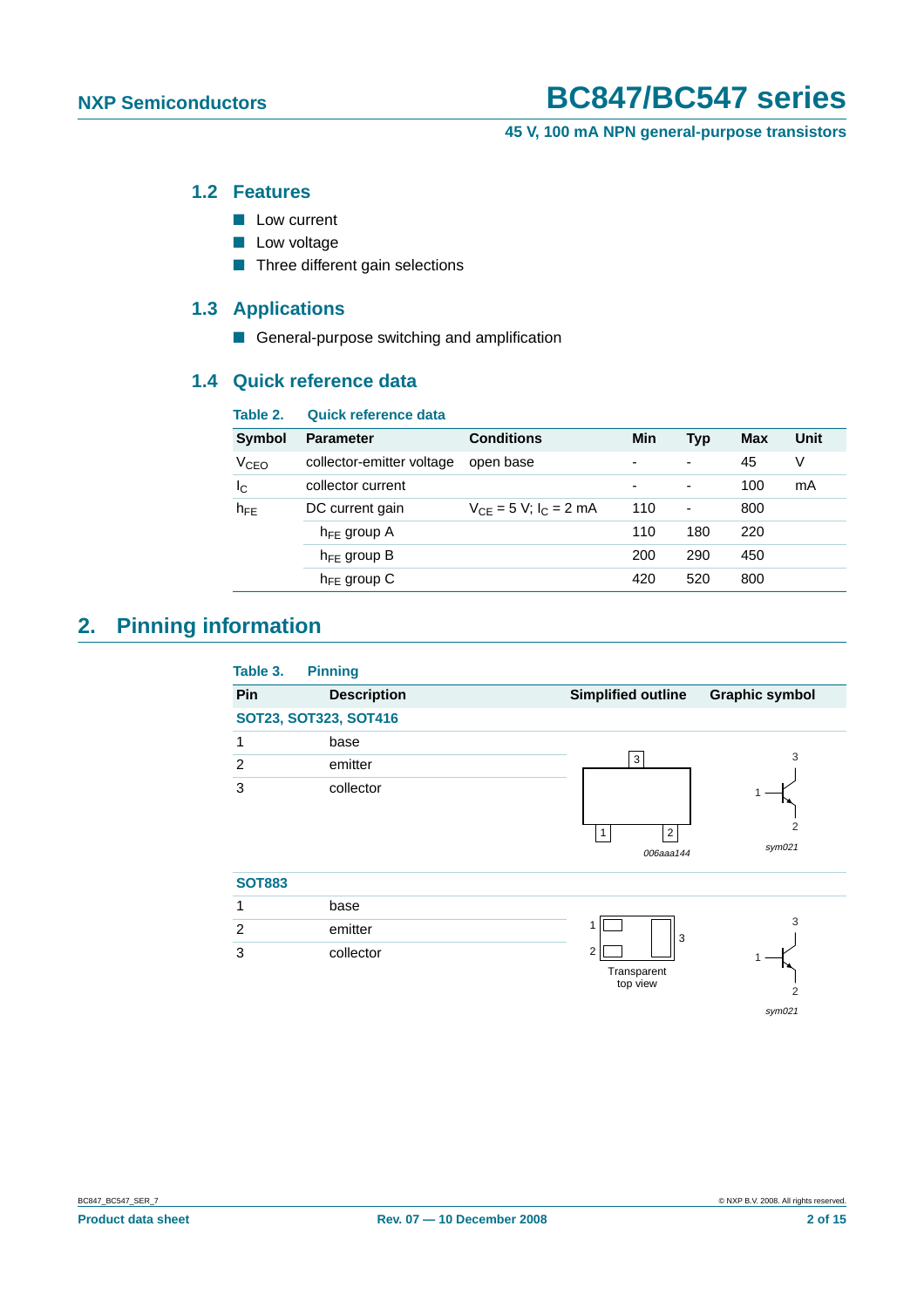### **45 V, 100 mA NPN general-purpose transistors**

| Table 3.                  | Pinning  continued |                                                                  |                       |
|---------------------------|--------------------|------------------------------------------------------------------|-----------------------|
| Pin                       | <b>Description</b> | <b>Simplified outline</b>                                        | <b>Graphic symbol</b> |
| <b>SOT54</b>              |                    |                                                                  |                       |
| 1                         | emitter            |                                                                  |                       |
| $\sqrt{2}$                | base               |                                                                  | 3                     |
| 3                         | collector          | e<br>B<br>3<br>001aab347                                         | 2<br>sym026           |
| <b>SOT54A</b>             |                    |                                                                  |                       |
| $\mathbf 1$               | emitter            |                                                                  |                       |
| $\overline{c}$            | base               | ᆍ                                                                | 3                     |
| $\ensuremath{\mathsf{3}}$ | collector          | 20 1<br>$=$ $-2$<br>$\Box$<br>$\mathsf{n}$<br>$=$ 3<br>001aab348 | 2<br>1<br>sym026      |
| SOT54 variant             |                    |                                                                  |                       |
| $\mathbf{1}$              | emitter            |                                                                  |                       |
| $\overline{c}$            | base               | 品                                                                | 3                     |
| $\mathbf{3}$              | collector          | $\epsilon_{\rm b}$<br>3<br>001aab447                             | 2<br>sym026           |

# <span id="page-2-1"></span>**3. Ordering information**

<span id="page-2-0"></span>

| Table 4.                   | <b>Ordering information</b> |                                          |                   |  |  |
|----------------------------|-----------------------------|------------------------------------------|-------------------|--|--|
| Type number <sup>[1]</sup> | Package                     |                                          |                   |  |  |
|                            | <b>Name</b>                 | <b>Description</b>                       | <b>Version</b>    |  |  |
| <b>BC847</b>               |                             | plastic surface-mounted package; 3 leads | SOT <sub>23</sub> |  |  |
| <b>BC847A</b>              |                             |                                          |                   |  |  |
| <b>BC847B</b>              |                             |                                          |                   |  |  |
| BC847B/DG                  |                             |                                          |                   |  |  |
| <b>BC847C</b>              |                             |                                          |                   |  |  |
| <b>BC847W</b>              | <b>SC-70</b>                | plastic surface-mounted package; 3 leads | SOT323            |  |  |
| BC847AW                    |                             |                                          |                   |  |  |
| BC847BW                    |                             |                                          |                   |  |  |
| BC847BW/DG                 |                             |                                          |                   |  |  |
| <b>BC847CW</b>             |                             |                                          |                   |  |  |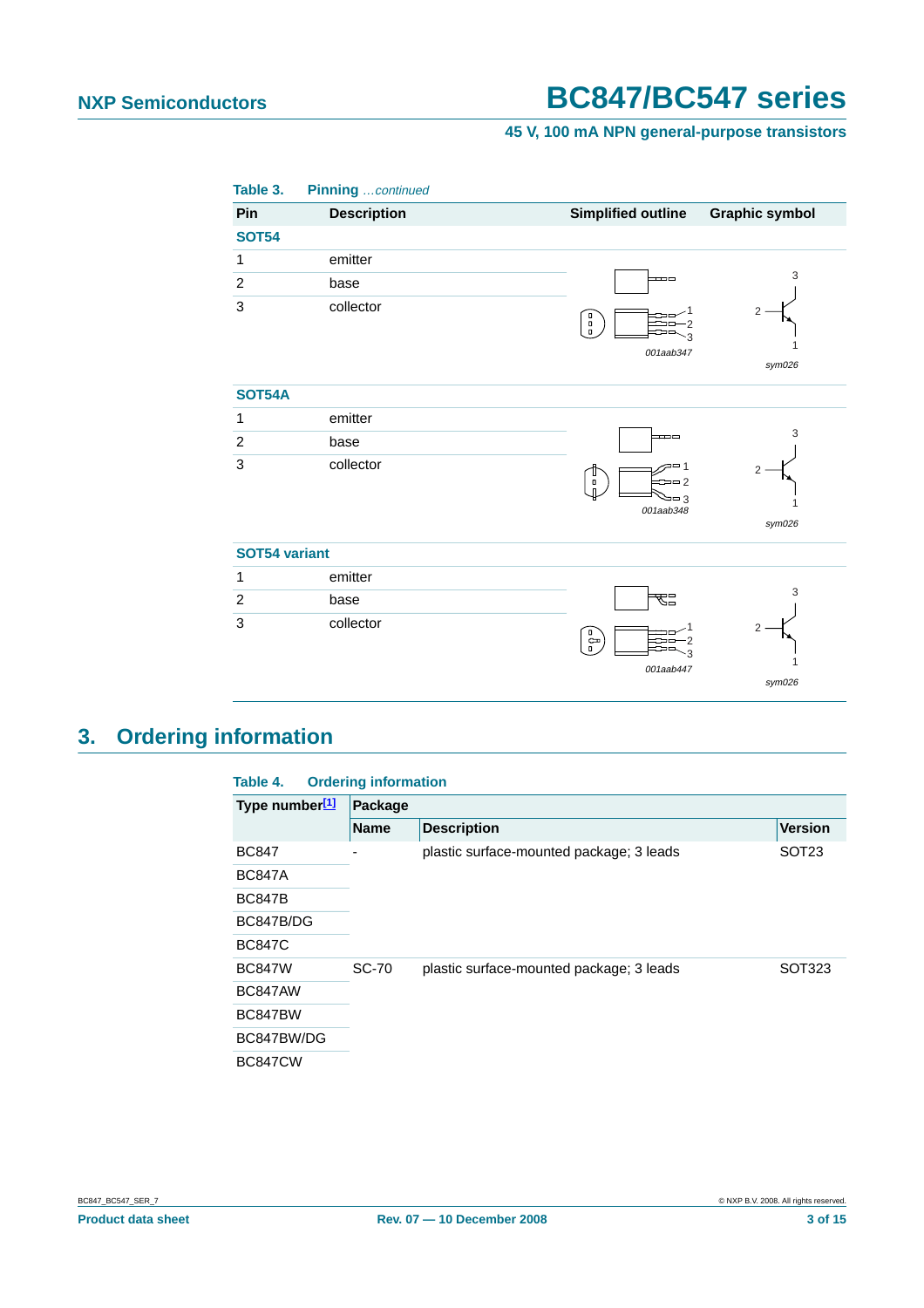#### **45 V, 100 mA NPN general-purpose transistors**

| Type number[1]        | Package     |                                                                                              |                   |  |  |  |
|-----------------------|-------------|----------------------------------------------------------------------------------------------|-------------------|--|--|--|
|                       | <b>Name</b> | <b>Description</b>                                                                           | <b>Version</b>    |  |  |  |
| <b>BC847T</b>         | SC-75       | plastic surface-mounted package; 3 leads                                                     | SOT416            |  |  |  |
| BC847AT               |             |                                                                                              |                   |  |  |  |
| BC847AT/DG            |             |                                                                                              |                   |  |  |  |
| <b>BC847BT</b>        |             |                                                                                              |                   |  |  |  |
| <b>BC847CT</b>        |             |                                                                                              |                   |  |  |  |
| BC847AM               | SC-101      | leadless ultra small plastic package; 3 solder lands;<br>body $1.0 \times 0.6 \times 0.5$ mm | SOT883            |  |  |  |
| BC847BM               |             |                                                                                              |                   |  |  |  |
| <b>BC847CM</b>        |             |                                                                                              |                   |  |  |  |
| BC547 <sup>[2]</sup>  | $SC-43A$    | plastic single-ended leaded (through hole) package;                                          | SOT <sub>54</sub> |  |  |  |
| BC547B <sup>[2]</sup> |             | 3 leads                                                                                      |                   |  |  |  |
| BC547C <sup>[2]</sup> |             |                                                                                              |                   |  |  |  |

**Table 4. Ordering information** …continued

<span id="page-3-0"></span>[1] /DG: halogen-free

<span id="page-3-1"></span>[2] Also available in SOT54 and SOT54 variant packages (see [Section](#page-10-0) 2 and Section 9).

# <span id="page-3-5"></span>**4. Marking**

#### <span id="page-3-4"></span>**Table 5. Marking codes**

| Type number <sup>[1]</sup> | Marking code <sup>[2]</sup> | Type number <sup>[1]</sup> | Marking code <sup>[2]</sup> |
|----------------------------|-----------------------------|----------------------------|-----------------------------|
| <b>BC847</b>               | $1H^*$                      | BC847AT                    | 1E                          |
| <b>BC847A</b>              | $1E^*$                      | BC847AT/DG                 | <b>B5</b>                   |
| <b>BC847B</b>              | $1F^*$                      | <b>BC847BT</b>             | 1F                          |
| BC847B/DG                  | $*BC$                       | <b>BC847CT</b>             | 1G                          |
| <b>BC847C</b>              | $1G^*$                      | BC847AM                    | D <sub>4</sub>              |
| <b>BC847W</b>              | $1H^*$                      | BC847BM                    | D <sub>5</sub>              |
| BC847AW                    | $1E^*$                      | <b>BC847CM</b>             | D <sub>6</sub>              |
| BC847BW                    | $1F^*$                      | <b>BC547</b>               | C <sub>547</sub>            |
| BC847BW/DG                 | $G9*$                       | <b>BC547B</b>              | C547B                       |
| <b>BC847CW</b>             | $1G^*$                      | <b>BC547C</b>              | C547C                       |
| <b>BC847T</b>              | 1 N                         |                            |                             |
|                            |                             |                            |                             |

<span id="page-3-2"></span>[1] /DG: halogen-free

<span id="page-3-3"></span>[2]  $* = -$ : made in Hong Kong

- \* = p: made in Hong Kong
- \* = t: made in Malaysia

 $*$  = W: made in China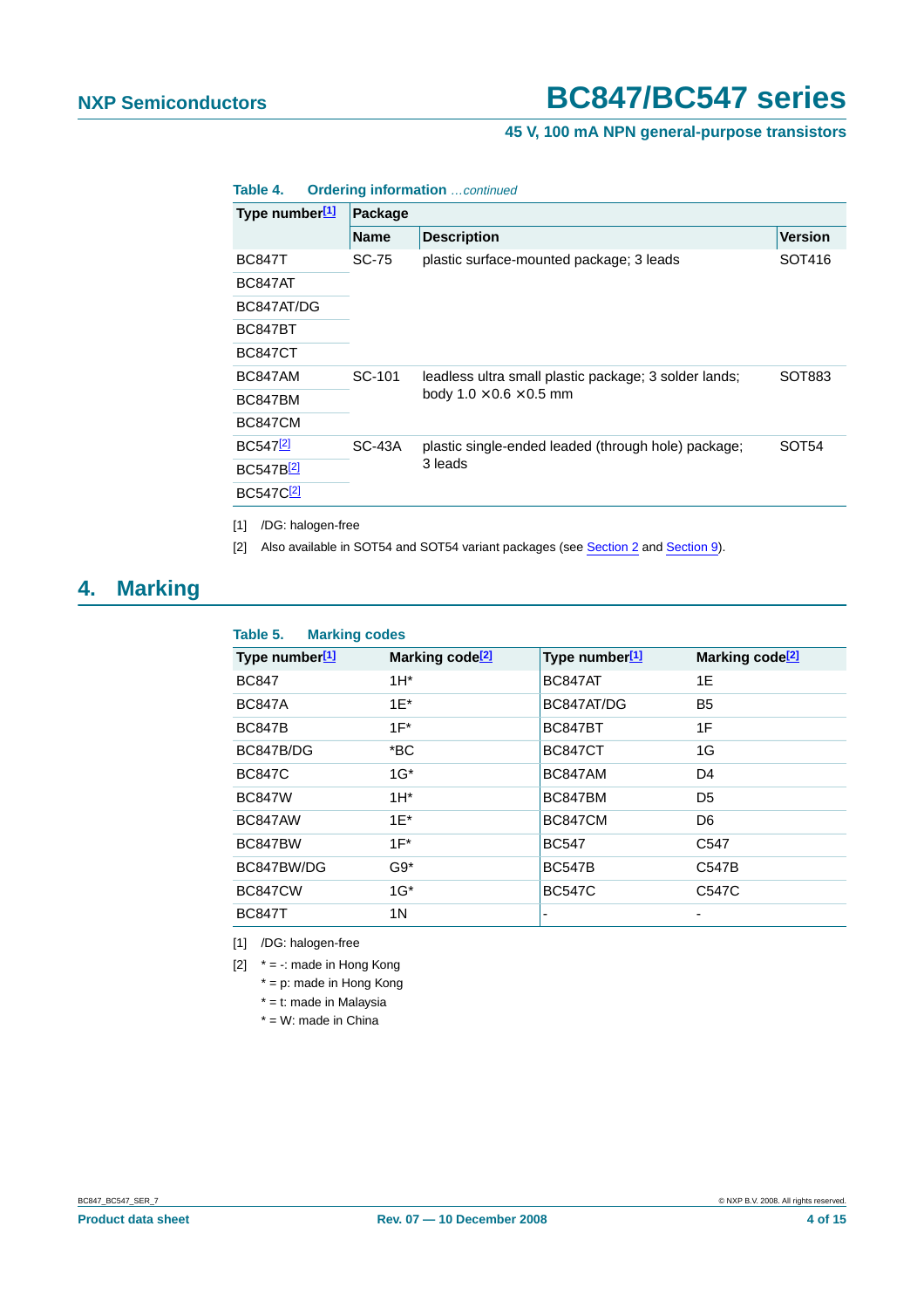#### **45 V, 100 mA NPN general-purpose transistors**

### <span id="page-4-7"></span>**5. Limiting values**

<span id="page-4-6"></span>

| <b>Limiting values</b><br>Table 6.<br>In accordance with the Absolute Maximum Rating System (IEC 60134). |                           |                                    |                                         |            |             |
|----------------------------------------------------------------------------------------------------------|---------------------------|------------------------------------|-----------------------------------------|------------|-------------|
| <b>Symbol</b>                                                                                            | <b>Parameter</b>          | <b>Conditions</b>                  | <b>Min</b>                              | <b>Max</b> | Unit        |
| V <sub>CBO</sub>                                                                                         | collector-base voltage    | open emitter                       | -                                       | 50         | V           |
| <b>V<sub>CEO</sub></b>                                                                                   | collector-emitter voltage | open base                          |                                         | 45         | $\vee$      |
| <b>VEBO</b>                                                                                              | emitter-base voltage      | open collector                     |                                         | 6          | $\vee$      |
| $I_{\rm C}$                                                                                              | collector current         |                                    |                                         | 100        | mA          |
| $I_{CM}$                                                                                                 | peak collector current    | single pulse;<br>$t_{p} \leq 1$ ms |                                         | 200        | mA          |
| <b>I</b> <sub>BM</sub>                                                                                   | peak base current         | single pulse;<br>$t_p \leq 1$ ms   |                                         | 100        | mA          |
| $P_{\text{tot}}$                                                                                         | total power dissipation   | $T_{amb} \leq 25 °C$               |                                         |            |             |
|                                                                                                          | SOT <sub>23</sub>         |                                    | $\boxed{1}$ .                           | 250        | mW          |
|                                                                                                          | SOT323                    |                                    | $11$ .                                  | 200        | mW          |
|                                                                                                          | SOT416                    |                                    | $11$ .                                  | 150        | mW          |
|                                                                                                          | SOT883                    |                                    | $[2][3]$ $-$                            | 250        | mW          |
|                                                                                                          | SOT <sub>54</sub>         |                                    | $\boxed{1}$<br>$\overline{\phantom{a}}$ | 500        | mW          |
| $T_i$                                                                                                    | junction temperature      |                                    |                                         | 150        | $^{\circ}C$ |
| $T_{amb}$                                                                                                | ambient temperature       |                                    | $-65$                                   | $+150$     | $^{\circ}C$ |
| ${\mathsf T}_{\textsf{stg}}$                                                                             | storage temperature       |                                    | $-65$                                   | $+150$     | $^{\circ}C$ |

<span id="page-4-0"></span>[1] Device mounted on an FR4 Printed-Circuit Board (PCB), single-sided copper, tin-plated and standard footprint.

<span id="page-4-1"></span>[2] Reflow soldering is the only recommended soldering method.

<span id="page-4-2"></span>[3] Device mounted on an FR4 PCB with 60 µm copper strip line, standard footprint.

### <span id="page-4-8"></span>**6. Thermal characteristics**

| Table 7.      | <b>Thermal characteristics</b>                 |                   |                                     |                          |            |      |
|---------------|------------------------------------------------|-------------------|-------------------------------------|--------------------------|------------|------|
| <b>Symbol</b> | <b>Parameter</b>                               | <b>Conditions</b> | Min                                 | Typ                      | <b>Max</b> | Unit |
| $R_{th(i-a)}$ | thermal resistance from<br>junction to ambient | in free air       |                                     |                          |            |      |
|               | SOT <sub>23</sub>                              |                   | $\begin{bmatrix} 1 \end{bmatrix}$ . | $\overline{\phantom{0}}$ | 500        | K/W  |
|               | SOT323                                         |                   | $\begin{bmatrix} 1 \end{bmatrix}$   | $\overline{\phantom{0}}$ | 625        | K/W  |
|               | SOT416                                         |                   | $\begin{bmatrix} 1 \end{bmatrix}$ . | $\overline{\phantom{0}}$ | 833        | K/W  |
|               | SOT883                                         |                   | $[2][3]$<br>$\blacksquare$          | $\overline{\phantom{0}}$ | 500        | K/W  |
|               | SOT <sub>54</sub>                              |                   | $[1]$                               | ٠                        | 250        | K/W  |

<span id="page-4-3"></span>[1] Device mounted on an FR4 PCB, single-sided copper, tin-plated and standard footprint.

<span id="page-4-4"></span>[2] Reflow soldering is the only recommended soldering method.

<span id="page-4-5"></span>[3] Device mounted on an FR4 PCB with 60 µm copper strip line, standard footprint.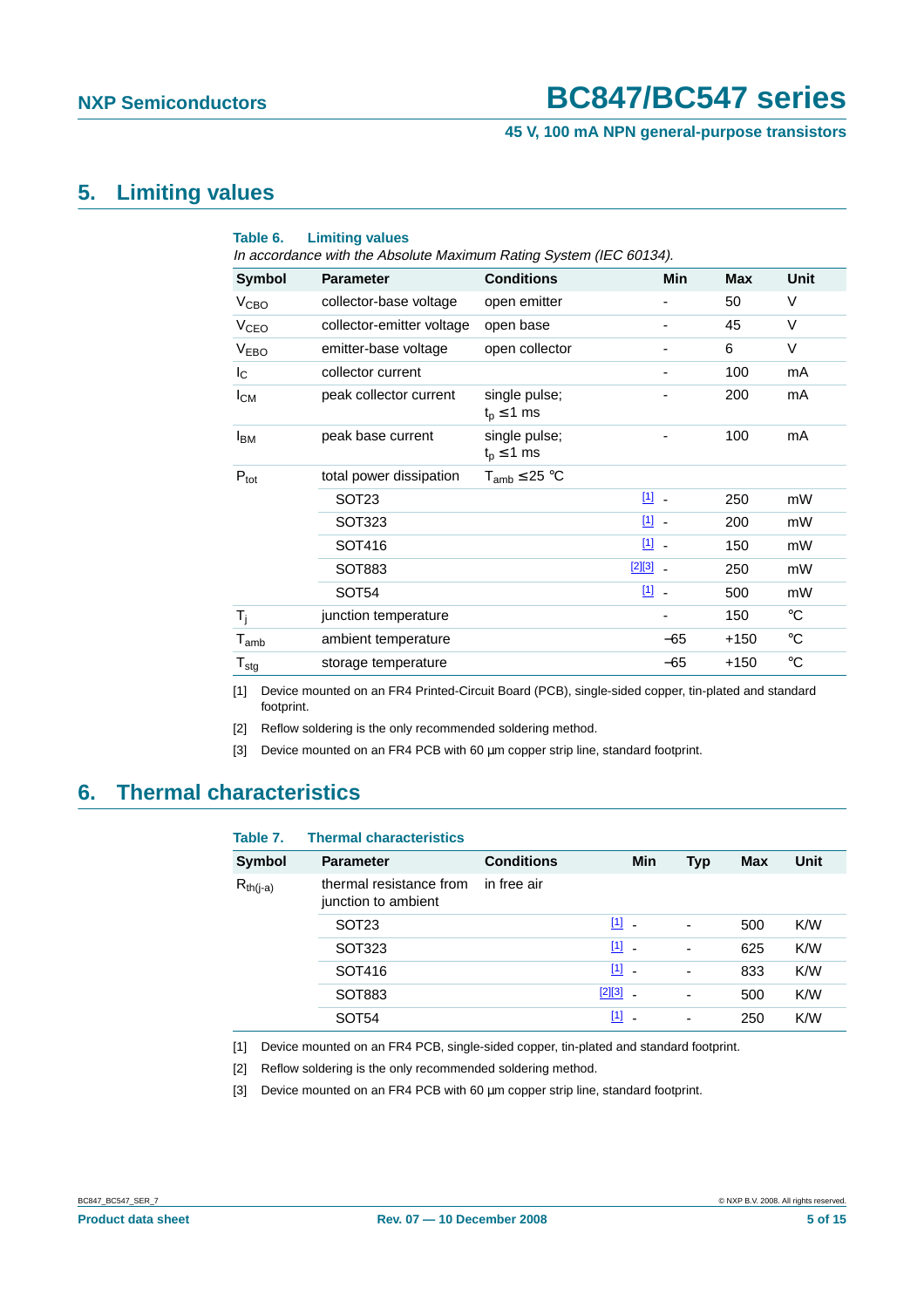**45 V, 100 mA NPN general-purpose transistors**

# <span id="page-5-3"></span>**7. Characteristics**

<span id="page-5-2"></span>

| Table 8.                | <b>Characteristics</b><br>$T_{amb}$ = 25 °C unless otherwise specified. |                                                                                        |               |                |                          |                          |             |
|-------------------------|-------------------------------------------------------------------------|----------------------------------------------------------------------------------------|---------------|----------------|--------------------------|--------------------------|-------------|
|                         | Symbol Parameter                                                        | <b>Conditions</b>                                                                      |               | Min            | <b>Typ</b>               | <b>Max</b>               | <b>Unit</b> |
| <b>I</b> CBO            | collector-base cut-off $V_{CB} = 30$ V; $I_E = 0$ A                     |                                                                                        |               |                |                          | 15                       | nA          |
|                         | current                                                                 | $V_{CB} = 30 V$ ; $I_F = 0 A$ ;<br>$T_j = 150 °C$                                      |               |                | $\overline{\phantom{a}}$ | 5                        | μA          |
| <b>I</b> <sub>EBO</sub> | emitter-base cut-off<br>current                                         | $V_{FB} = 5 V$ ; $I_C = 0 A$                                                           |               |                |                          | 100                      | nA          |
| $h_{FE}$                | DC current gain                                                         |                                                                                        |               |                |                          |                          |             |
|                         | $h_{FE}$ group A                                                        | $V_{CF} = 5 V$ ; $I_C = 10 \mu A$                                                      |               | -              | 90                       | -                        |             |
|                         | $h_{FE}$ group B                                                        | $V_{CF} = 5 V$ ; $I_C = 10 \mu A$                                                      |               |                | 150                      |                          |             |
|                         | $h_{FE}$ group C                                                        | $V_{CE} = 5 V$ ; $I_C = 10 \mu A$                                                      |               | ÷,             | 270                      | $\blacksquare$           |             |
|                         | DC current gain                                                         | $V_{CE} = 5 V$ ; $I_C = 2 mA$                                                          |               | 110            | $\overline{\phantom{a}}$ | 800                      |             |
|                         | $h_{FE}$ group A                                                        | $V_{CF} = 5 V$ ; $I_C = 2 mA$                                                          |               | 110            | 180                      | 220                      |             |
|                         | $h_{FE}$ group B                                                        | $V_{CF} = 5 V$ ; $I_C = 2 mA$                                                          |               | 200            | 290                      | 450                      |             |
|                         | $h_{FE}$ group C                                                        | $V_{CE} = 5 V$ ; $I_C = 2 mA$                                                          |               | 420            | 520                      | 800                      |             |
| V <sub>CEsat</sub>      | collector-emitter                                                       | $I_C = 10$ mA; $I_B = 0.5$ mA                                                          |               | $\blacksquare$ | 90                       | 200                      | mV          |
|                         | saturation voltage                                                      | $I_C = 100$ mA; $I_B = 5$ mA                                                           | $\boxed{1}$   |                | 200                      | 400                      | mV          |
| V <sub>BEsat</sub>      | base-emitter                                                            | $I_C = 10$ mA; $I_B = 0.5$ mA                                                          | $\boxed{2}$ . |                | 700                      | $\overline{\phantom{0}}$ | mV          |
|                         | saturation voltage                                                      | $I_C = 100$ mA; $I_B = 5$ mA                                                           | $\boxed{2}$ . |                | 900                      | Ξ.                       | mV          |
| $V_{BE}$                | base-emitter voltage                                                    | $I_C = 2$ mA; $V_{CE} = 5$ V                                                           |               | $[2]$ 580      | 660                      | 700                      | mV          |
|                         |                                                                         | $I_C = 10$ mA; $V_{CF} = 5$ V                                                          |               | $\blacksquare$ | $\blacksquare$           | 770                      | mV          |
| $C_c$                   |                                                                         | collector capacitance $I_E = I_e = 0$ A; $V_{CB} = 10$ V;<br>$f = 1$ MHz               |               |                | $\overline{\phantom{a}}$ | 1.5                      | рF          |
| $C_{\rm e}$             | emitter capacitance                                                     | $I_C = I_c = 0$ A; $V_{EB} = 0.5$ V;<br>$f = 1$ MHz                                    |               |                | 11                       | $\overline{\phantom{0}}$ | pF          |
| $f_T$                   | transition frequency                                                    | $I_C = 10$ mA; $V_{CE} = 5$ V;<br>$f = 100$ MHz                                        |               | 100            | $\overline{\phantom{0}}$ |                          | <b>MHz</b>  |
| <b>NF</b>               | noise figure                                                            | $I_C = 200 \mu A$ ; $V_{CE} = 5 V$ ;<br>$R_S = 2 k\Omega$ ; f = 1 kHz;<br>$B = 200$ Hz |               |                | $\overline{c}$           | 10                       | dB          |

<span id="page-5-0"></span>[1] Pulse test:  $t_p \le 300 \text{ }\mu\text{s}; \delta \le 0.02$ .

<span id="page-5-1"></span>[2]  $V_{BE}$  decreases by approximately 2 mV/K with increasing temperature.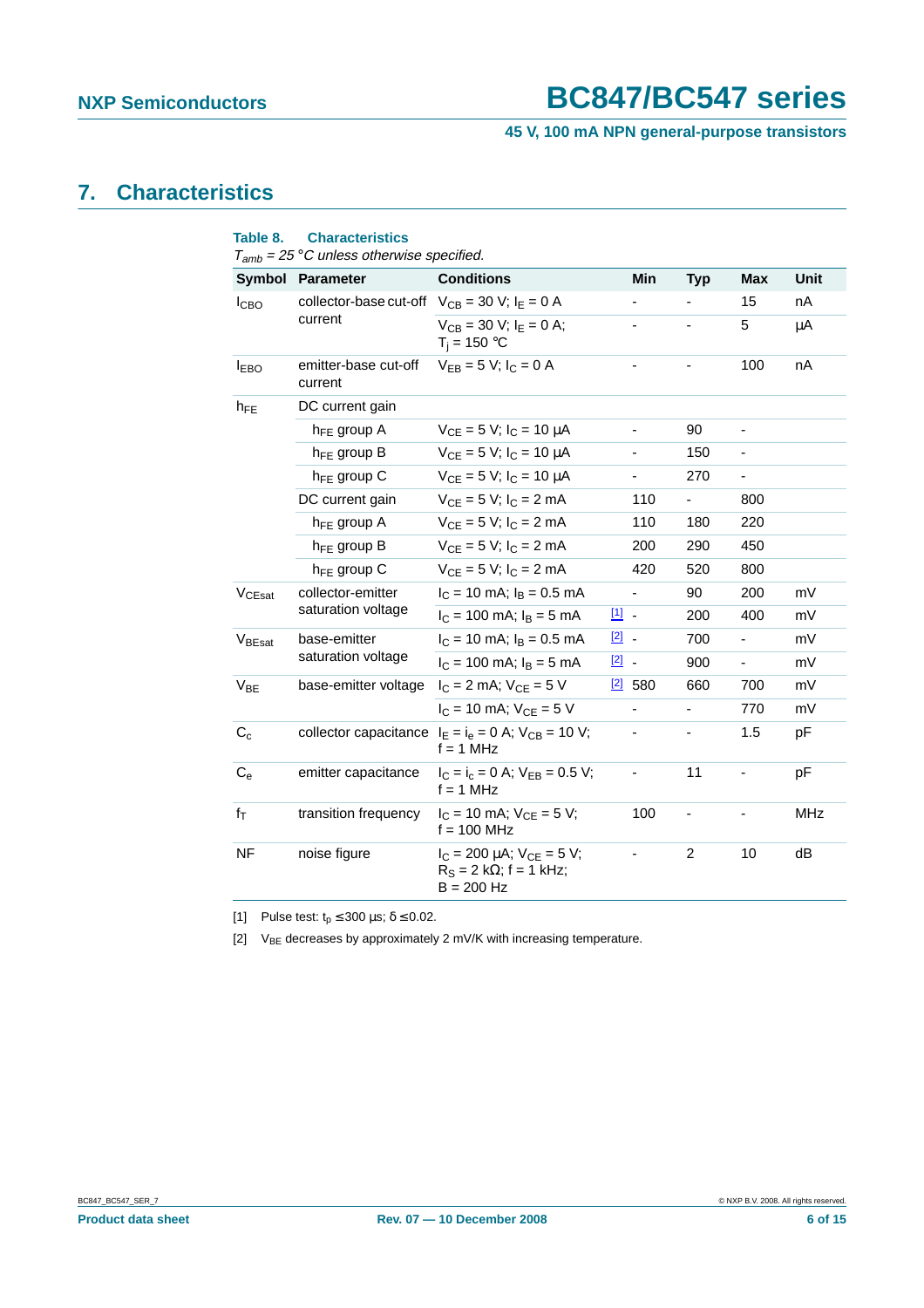**45 V, 100 mA NPN general-purpose transistors**

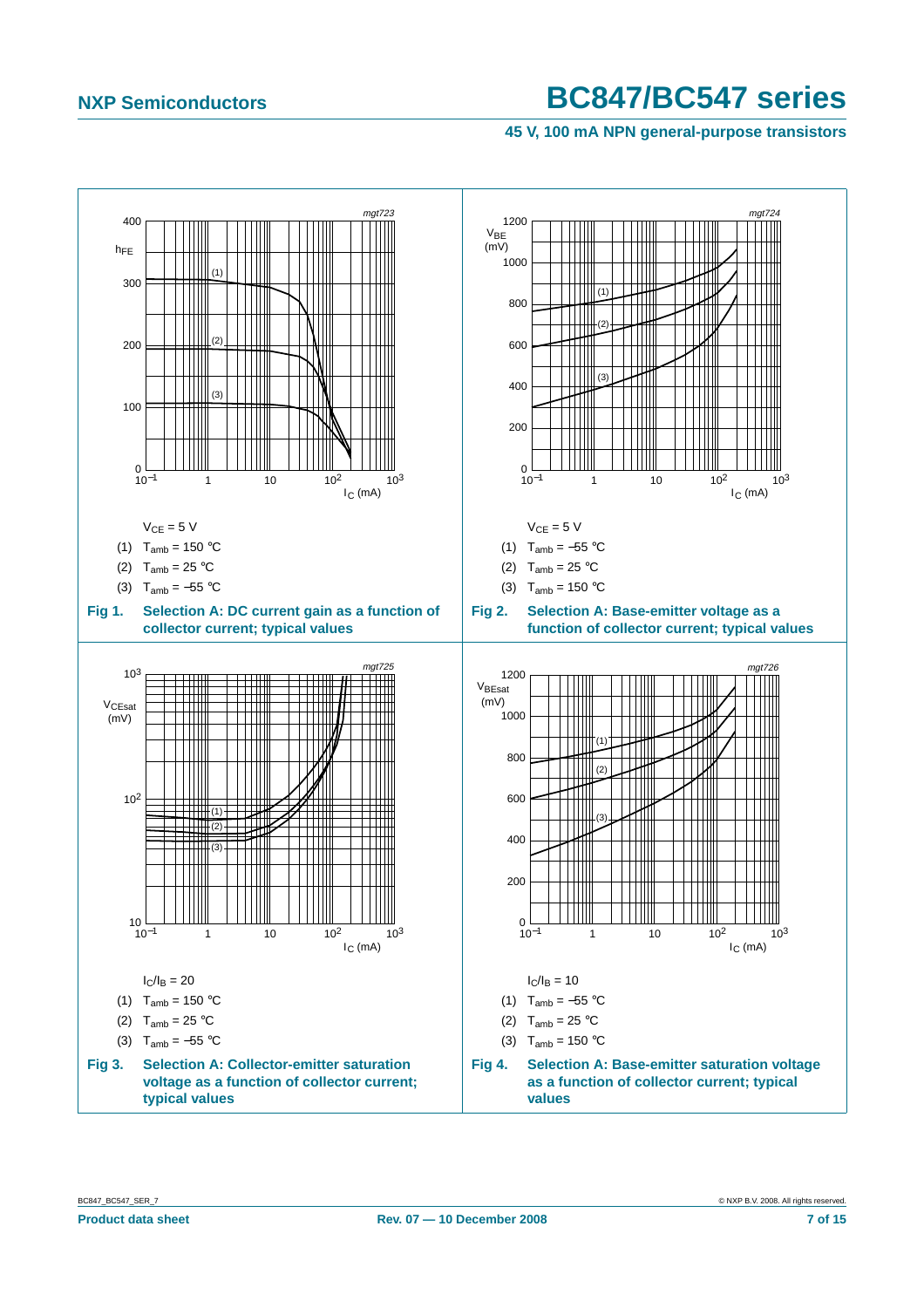**45 V, 100 mA NPN general-purpose transistors**

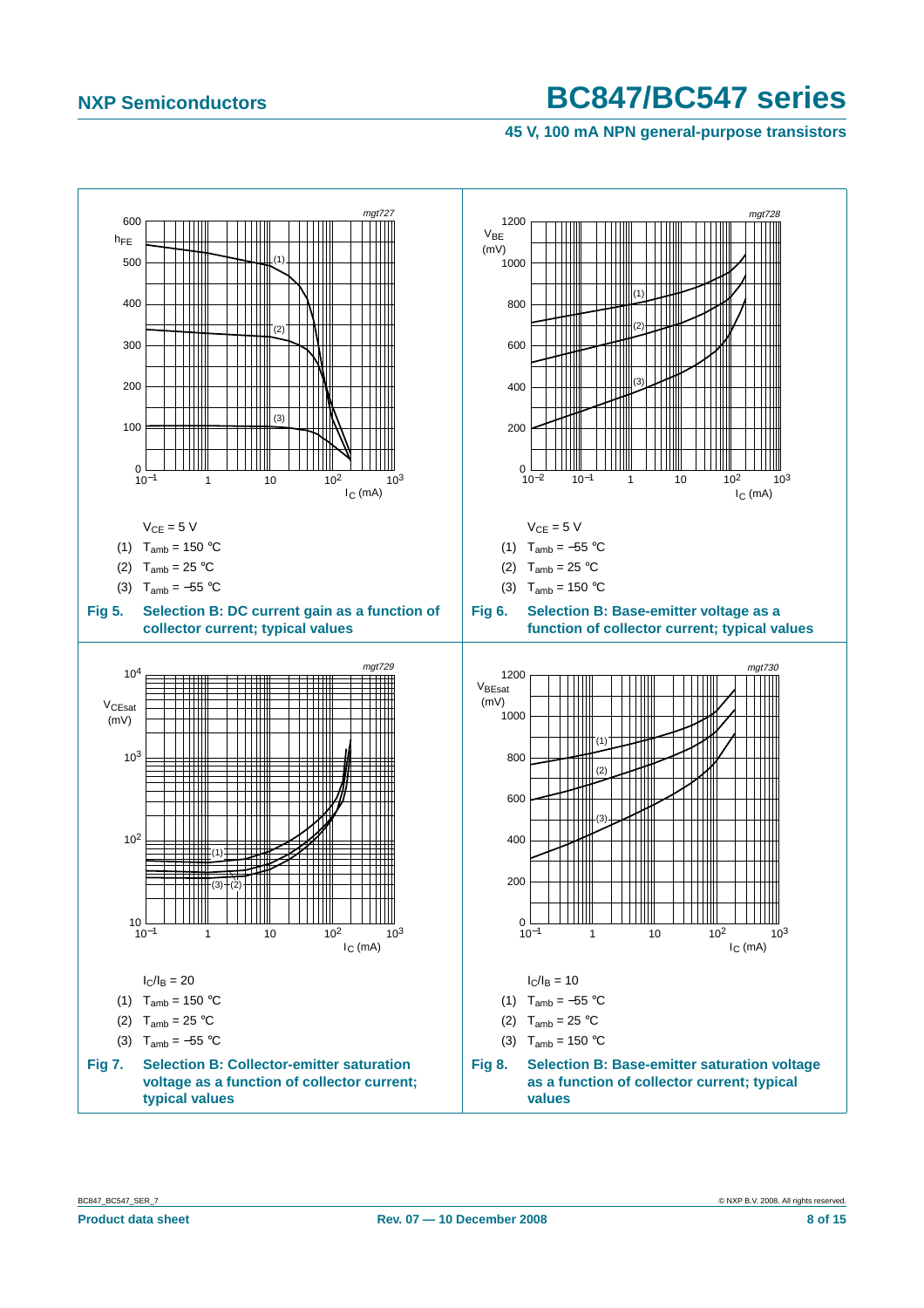**45 V, 100 mA NPN general-purpose transistors**

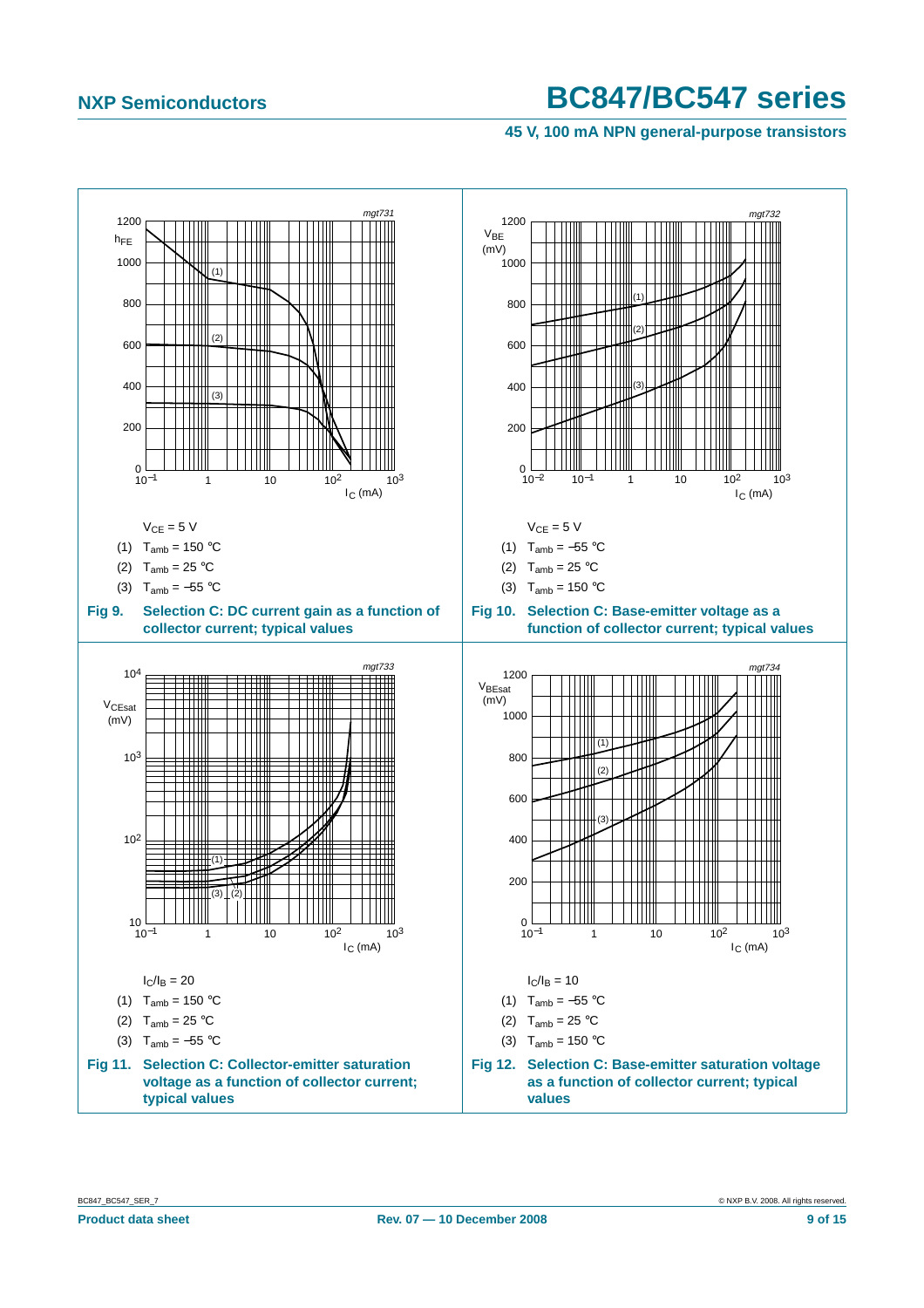**45 V, 100 mA NPN general-purpose transistors**

# <span id="page-9-0"></span>**8. Package outline**



BC847\_BC547\_SER\_7 © NXP B.V. 2008. All rights reserved.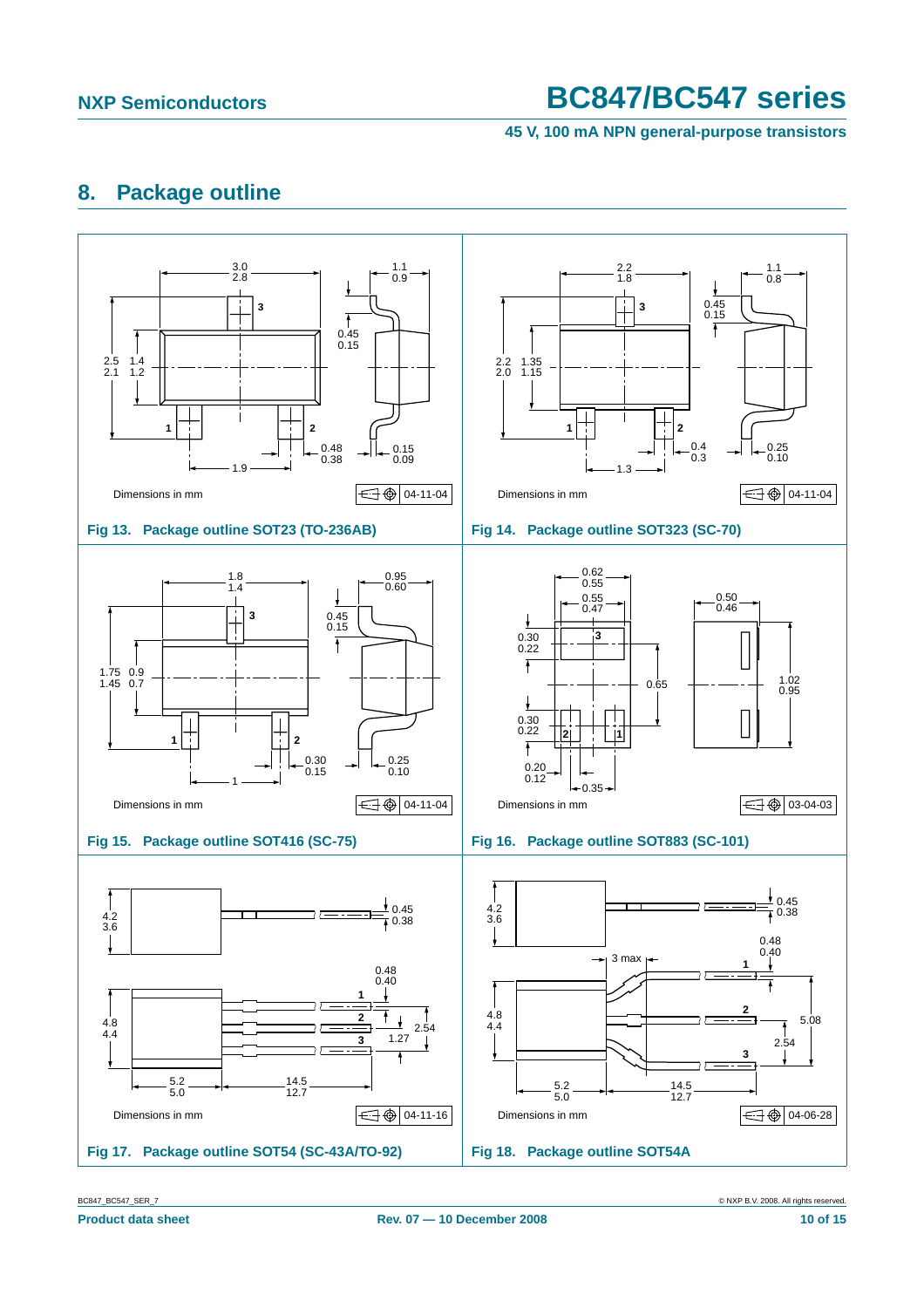**45 V, 100 mA NPN general-purpose transistors**



### <span id="page-10-0"></span>**9. Packing information**

#### <span id="page-10-1"></span>**Table 9. Packing methods**

The indicated -xxx are the last three digits of the 12NC ordering code.<sup>[\[1\]](#page-11-0)</sup>

| Type number <sup>[2]</sup> | Package           | <b>Description</b>             | <b>Packing quantity</b> |        |        |  |
|----------------------------|-------------------|--------------------------------|-------------------------|--------|--------|--|
|                            |                   |                                | 3000                    | 5000   | 10000  |  |
| <b>BC847</b>               | SOT <sub>23</sub> | 4 mm pitch, 8 mm tape and reel | $-215$                  |        | $-235$ |  |
| <b>BC847A</b>              |                   |                                |                         |        |        |  |
| <b>BC847B</b>              |                   |                                |                         |        |        |  |
| BC847B/DG                  |                   |                                |                         |        |        |  |
| <b>BC847C</b>              |                   |                                |                         |        |        |  |
| <b>BC847W</b>              | SOT323            | 4 mm pitch, 8 mm tape and reel | $-115$                  |        | $-135$ |  |
| BC847AW                    |                   |                                |                         |        |        |  |
| BC847BW                    |                   |                                |                         |        |        |  |
| BC847BW/DG                 |                   |                                |                         |        |        |  |
| <b>BC847CW</b>             |                   |                                |                         |        |        |  |
| <b>BC847T</b>              | SOT416            | 4 mm pitch, 8 mm tape and reel | $-115$                  |        | $-135$ |  |
| BC847AT                    |                   |                                |                         |        |        |  |
| BC847AT/DG                 |                   |                                |                         |        |        |  |
| BC847BT                    |                   |                                |                         |        |        |  |
| <b>BC847CT</b>             |                   |                                |                         |        |        |  |
| BC847AM                    | <b>SOT883</b>     | 2 mm pitch, 8 mm tape and reel |                         |        | $-315$ |  |
| BC847BM                    |                   |                                |                         |        |        |  |
| BC847CM                    |                   |                                |                         |        |        |  |
| <b>BC547</b>               | SOT54             | bulk, straight leads           |                         | $-412$ |        |  |
| <b>BC547B</b>              |                   |                                |                         |        |        |  |
| <b>BC547C</b>              |                   |                                |                         |        |        |  |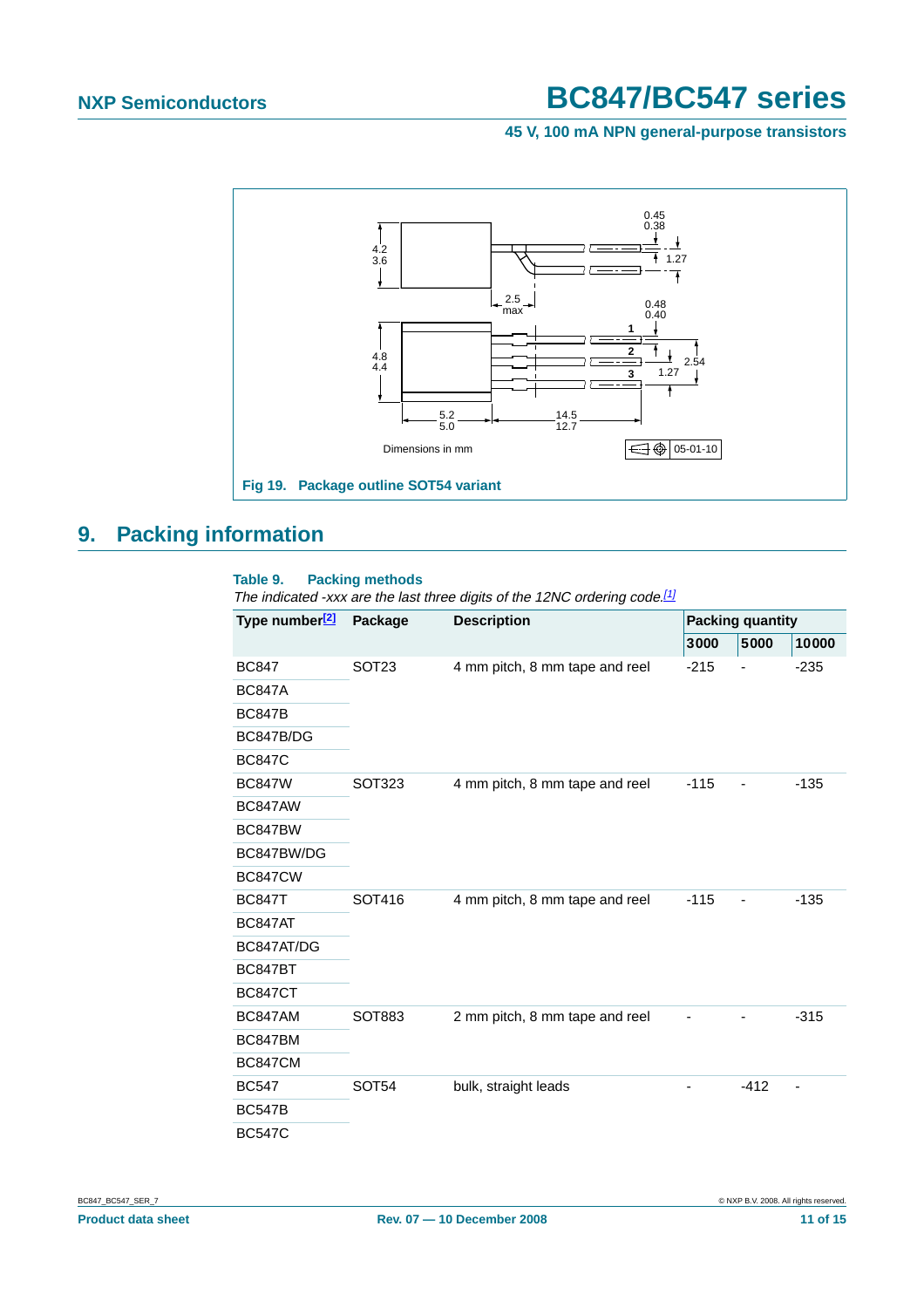#### **45 V, 100 mA NPN general-purpose transistors**

#### **Table 9. Packing methods** …continued

The indicated -xxx are the last three digits of the 12NC ordering code.<sup>[1]</sup>

| Type number <sup>[2]</sup> | Package | <b>Description</b>                | <b>Packing quantity</b> |        |        |  |
|----------------------------|---------|-----------------------------------|-------------------------|--------|--------|--|
|                            |         |                                   | 5000<br>3000            |        | 10000  |  |
| <b>BC547</b>               | SOT54A  | tape and reel, wide pitch         | -                       |        | $-116$ |  |
| <b>BC547B</b>              |         |                                   |                         |        |        |  |
| <b>BC547C</b>              |         |                                   |                         |        |        |  |
| <b>BC547</b>               | SOT54A  | tape ammopack, wide pitch         |                         |        | -126   |  |
| <b>BC547B</b>              |         |                                   |                         |        |        |  |
| <b>BC547C</b>              |         |                                   |                         |        |        |  |
| <b>BC547</b>               |         | SOT54 variant bulk, delta pinning |                         | $-112$ |        |  |
| <b>BC547B</b>              |         |                                   |                         |        |        |  |
| <b>BC547C</b>              |         |                                   |                         |        |        |  |

<span id="page-11-0"></span>[1] For further information and the availability of packing methods, see [Section](#page-13-0) 12.

<span id="page-11-1"></span>[2] /DG: halogen-free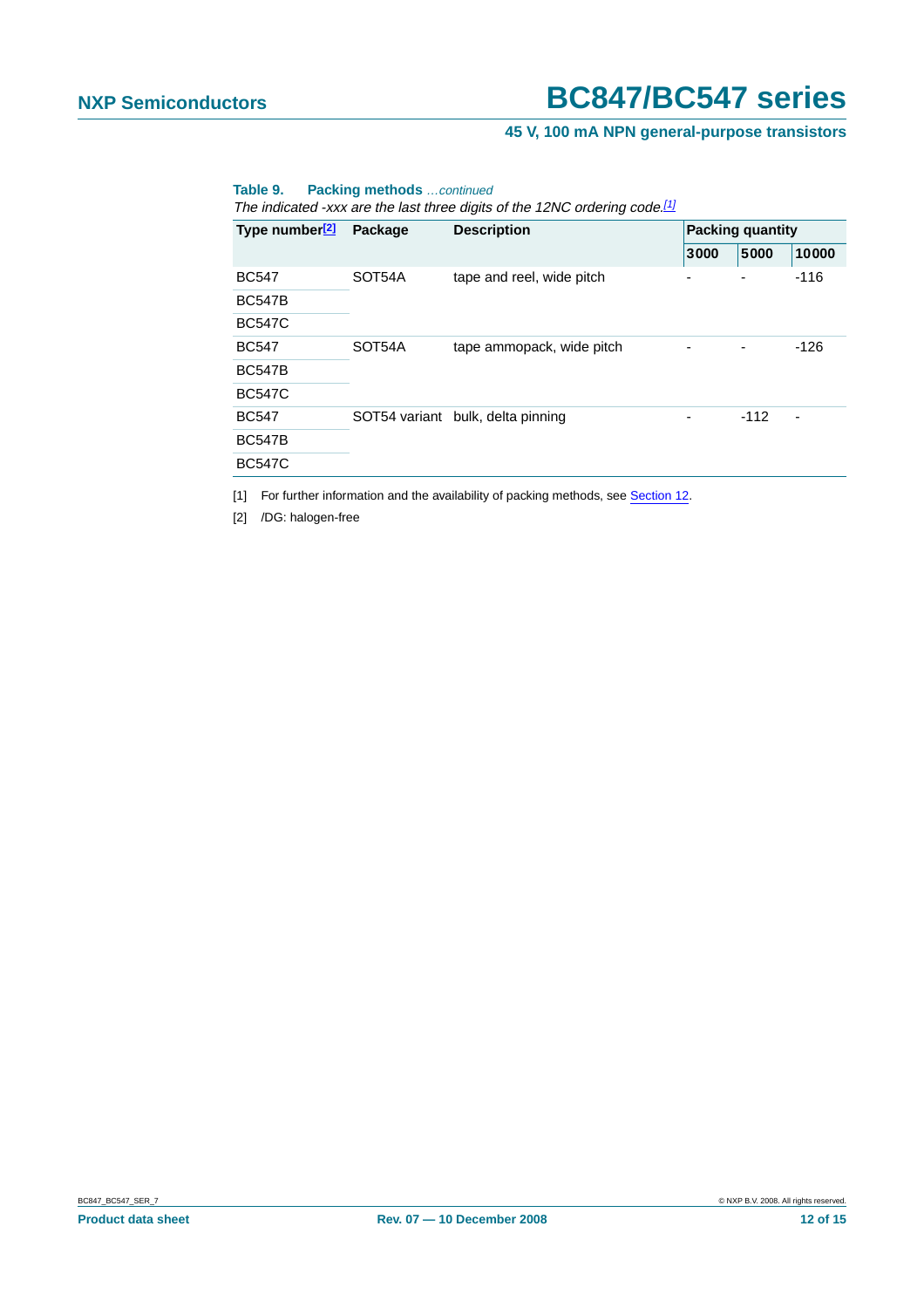### **45 V, 100 mA NPN general-purpose transistors**

# <span id="page-12-0"></span>**10. Revision history**

| <b>Table 10. Revision history</b> |                                                                                                                        |                         |                                 |                                                                                                             |  |
|-----------------------------------|------------------------------------------------------------------------------------------------------------------------|-------------------------|---------------------------------|-------------------------------------------------------------------------------------------------------------|--|
| Document ID                       | Release date                                                                                                           | Data sheet status       | <b>Change notice Supersedes</b> |                                                                                                             |  |
| BC847_BC547_SER_7                 | 20081210                                                                                                               | Product data sheet      |                                 | BC847 BC547 SER 6                                                                                           |  |
| Modifications:                    | The format of this data sheet has been redesigned to comply with the new identity<br>guidelines of NXP Semiconductors. |                         |                                 |                                                                                                             |  |
|                                   | Legal texts have been adapted to the new company name where appropriate.                                               |                         |                                 |                                                                                                             |  |
|                                   | Table 1 "Product overview": enhanced                                                                                   |                         |                                 |                                                                                                             |  |
|                                   | Table 4 "Ordering information": enhanced                                                                               |                         |                                 |                                                                                                             |  |
|                                   | Table 5 "Marking codes": enhanced                                                                                      |                         |                                 |                                                                                                             |  |
|                                   | Table 6 "Limiting values": I <sub>EBO</sub> conditions amended                                                         |                         |                                 |                                                                                                             |  |
|                                   | Table 8 "Characteristics": symbol N for parameter noise figure redefined to NF                                         |                         |                                 |                                                                                                             |  |
|                                   | Table 9 "Packing methods": enhanced                                                                                    |                         |                                 |                                                                                                             |  |
|                                   | Section 11 "Legal information": updated                                                                                |                         |                                 |                                                                                                             |  |
| BC847_BC547_SER_6                 | 20050519                                                                                                               | Product data sheet      |                                 | BC846_BC847_BC848_5,<br>BC847M SERIES 2,<br>BC846T_847T_SERIES_3,<br>BC846W_BC847W_BC848W_4,<br>BC546 547 4 |  |
| BC846 BC847 BC848 5               | 20040206                                                                                                               | Product specification - |                                 | BC846 BC847 BC848 4                                                                                         |  |
| BC847M_SERIES_2                   | 20040310                                                                                                               | Product specification - |                                 | BC847M_SERIES_1                                                                                             |  |
| BC846T_847T_SERIES_3              | 20001115                                                                                                               | Product specification - |                                 | BC846T_847T_2                                                                                               |  |
| BC846W_BC847W_<br>BC848W 4        | 20020204                                                                                                               | Product specification - |                                 | BC846W 847W 3                                                                                               |  |
| BC546 547 4                       | 20041125                                                                                                               | Product specification - |                                 | BC546 547 3                                                                                                 |  |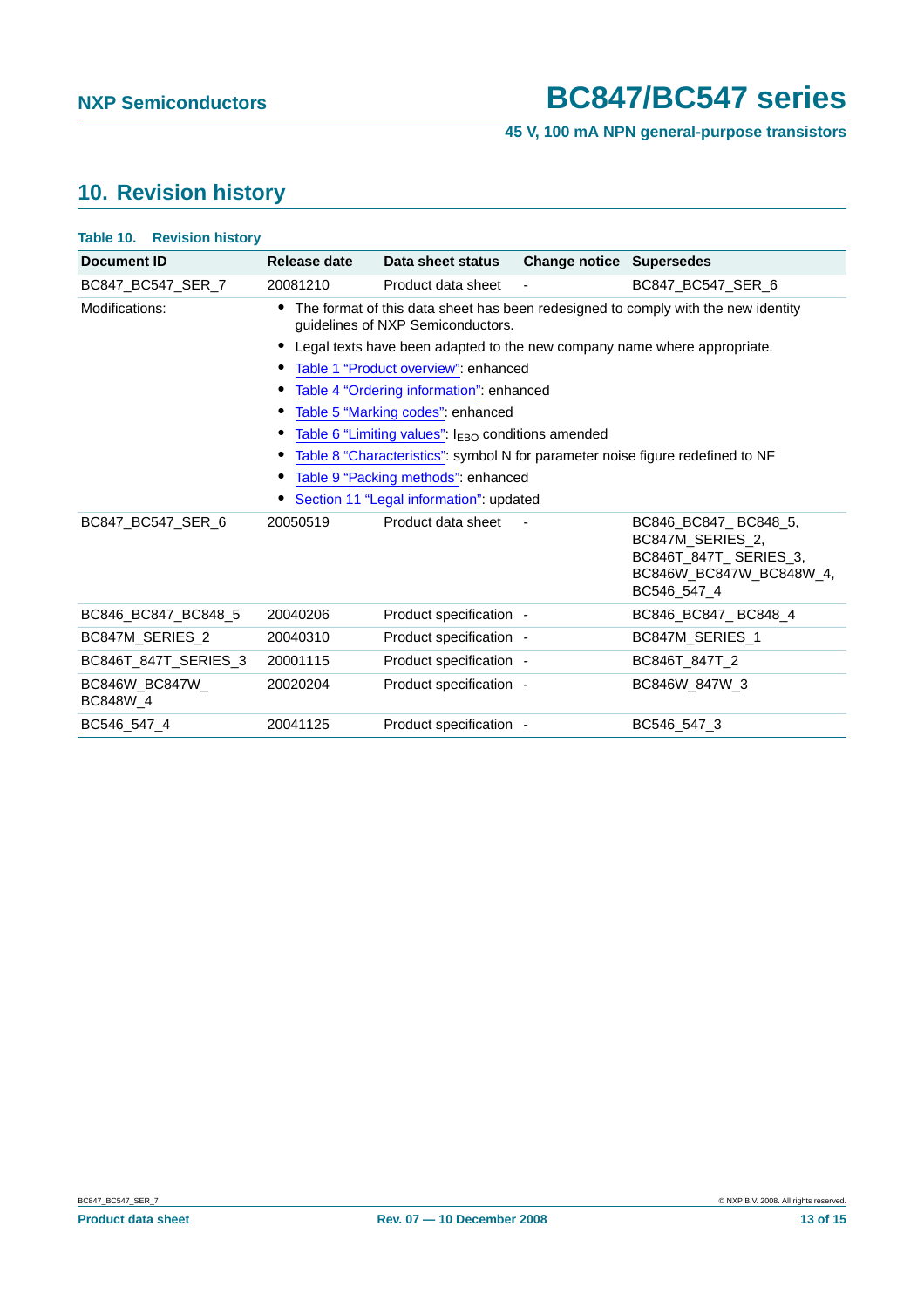#### **45 V, 100 mA NPN general-purpose transistors**

# <span id="page-13-1"></span>**11. Legal information**

### <span id="page-13-2"></span>**11.1 Data sheet status**

| Document status <sup>[1][2]</sup> | Product status <sup>[3]</sup> | <b>Definition</b>                                                                     |
|-----------------------------------|-------------------------------|---------------------------------------------------------------------------------------|
| Objective [short] data sheet      | Development                   | This document contains data from the objective specification for product development. |
| Preliminary [short] data sheet    | Qualification                 | This document contains data from the preliminary specification.                       |
| Product [short] data sheet        | Production                    | This document contains the product specification.                                     |

[1] Please consult the most recently issued document before initiating or completing a design.

[2] The term 'short data sheet' is explained in section "Definitions".

[3] The product status of device(s) described in this document may have changed since this document was published and may differ in case of multiple devices. The latest product status information is available on the Internet at URL <http://www.nxp.com>.

#### <span id="page-13-3"></span>**11.2 Definitions**

**Draft —** The document is a draft version only. The content is still under internal review and subject to formal approval, which may result in modifications or additions. NXP Semiconductors does not give any representations or warranties as to the accuracy or completeness of information included herein and shall have no liability for the consequences of use of such information.

**Short data sheet —** A short data sheet is an extract from a full data sheet with the same product type number(s) and title. A short data sheet is intended for quick reference only and should not be relied upon to contain detailed and full information. For detailed and full information see the relevant full data sheet, which is available on request via the local NXP Semiconductors sales office. In case of any inconsistency or conflict with the short data sheet, the full data sheet shall prevail.

### <span id="page-13-4"></span>**11.3 Disclaimers**

**General —** Information in this document is believed to be accurate and reliable. However, NXP Semiconductors does not give any representations or warranties, expressed or implied, as to the accuracy or completeness of such information and shall have no liability for the consequences of use of such information.

**Right to make changes —** NXP Semiconductors reserves the right to make changes to information published in this document, including without limitation specifications and product descriptions, at any time and without notice. This document supersedes and replaces all information supplied prior to the publication hereof.

**Suitability for use - NXP** Semiconductors products are not designed, authorized or warranted to be suitable for use in medical, military, aircraft, space or life support equipment, nor in applications where failure or malfunction of an NXP Semiconductors product can reasonably be expected to result in personal injury, death or severe property or environmental

#### damage. NXP Semiconductors accepts no liability for inclusion and/or use of NXP Semiconductors products in such equipment or applications and therefore such inclusion and/or use is at the customer's own risk.

**Applications —** Applications that are described herein for any of these products are for illustrative purposes only. NXP Semiconductors makes no representation or warranty that such applications will be suitable for the specified use without further testing or modification.

**Limiting values —** Stress above one or more limiting values (as defined in the Absolute Maximum Ratings System of IEC 60134) may cause permanent damage to the device. Limiting values are stress ratings only and operation of the device at these or any other conditions above those given in the Characteristics sections of this document is not implied. Exposure to limiting values for extended periods may affect device reliability.

**Terms and conditions of sale —** NXP Semiconductors products are sold subject to the general terms and conditions of commercial sale, as published at <http://www.nxp.com/profile/terms>, including those pertaining to warranty, intellectual property rights infringement and limitation of liability, unless explicitly otherwise agreed to in writing by NXP Semiconductors. In case of any inconsistency or conflict between information in this document and such terms and conditions, the latter will prevail.

**No offer to sell or license —** Nothing in this document may be interpreted or construed as an offer to sell products that is open for acceptance or the grant, conveyance or implication of any license under any copyrights, patents or other industrial or intellectual property rights.

**Quick reference data —** The Quick reference data is an extract of the product data given in the Limiting values and Characteristics sections of this document, and as such is not complete, exhaustive or legally binding.

### <span id="page-13-5"></span>**11.4 Trademarks**

Notice: All referenced brands, product names, service names and trademarks are the property of their respective owners.

### <span id="page-13-0"></span>**12. Contact information**

For more information, please visit: **http://www.nxp.com**

For sales office addresses, please send an email to: **salesaddresses@nxp.com**